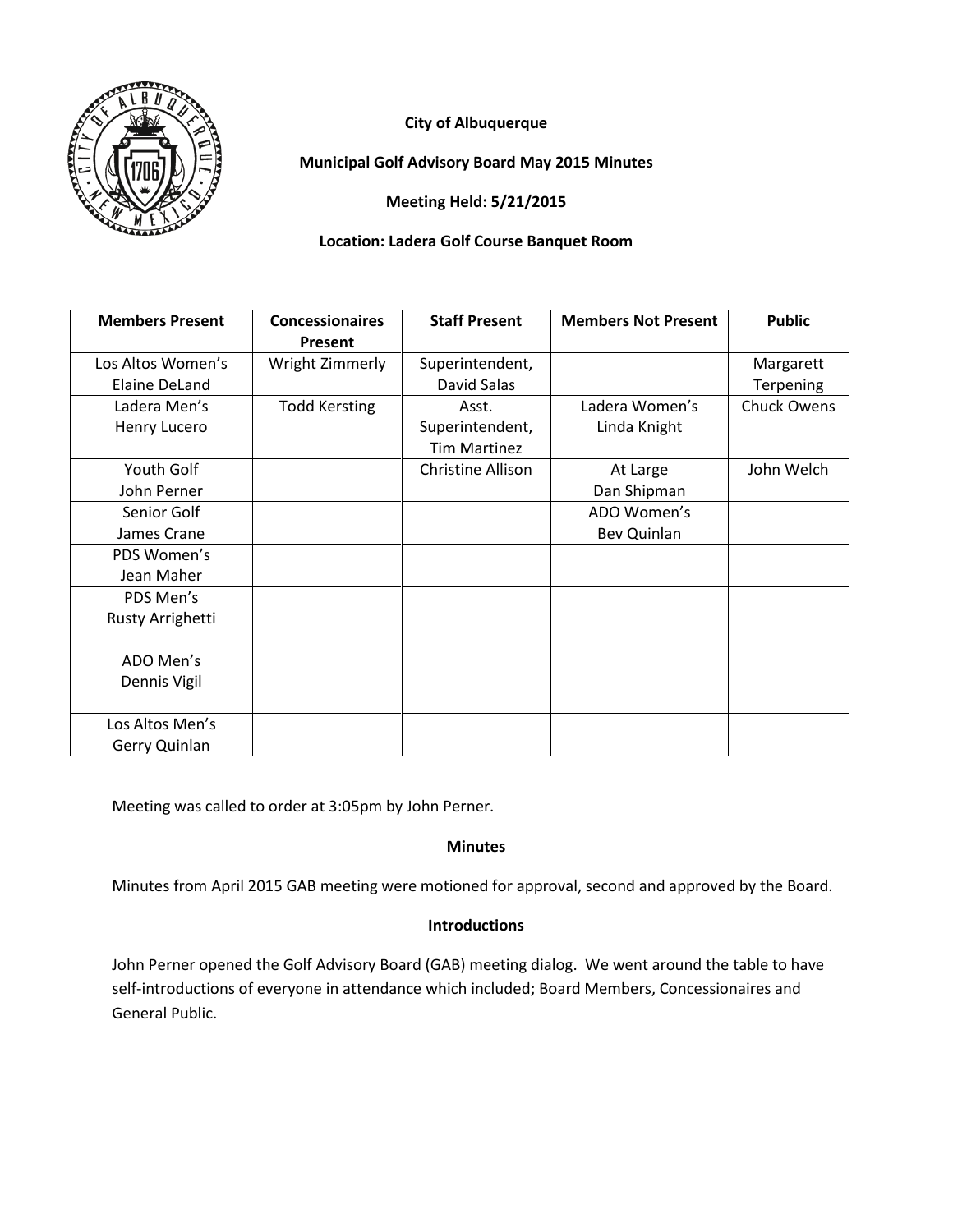#### **Golf Management Updates**

#### **Personnel Status**

**David Salas:** David provided the following personnel status update: Joe Hernandez has been selected as Assistant Golf Course Supervisor for ADO. We will repost Irrigation Specialist position. There are 2 vacant Equipment Operator positions; we will interview pending HR approval. PDS is at full staff. LAD has a Mechanic position vacant. We have hired Adecco temps to help, 2 at LAD, 1 at LA.

There was much discussion about the overall staffing and equipment needs for each course.

### **Budget Status**

**Tim Martinez:** Tim provided a budget status reviewing the following data: Through April FY15, Golf Rounds YTD decreased by 3.0407%, Revenues decreased by 2.52%, ADO is up (in rounds and revenue for April compared to last year) Ladera and Puerto are up (in rounds), Los Altos is down<del>, PDS is the same</del>. It was agreed that Tim will produce a report quarterly that will provide more of an "apples to apples" comparison, (format of report yet to be confirmed).

#### **Other Issues**

**David Salas:** Los Altos has a well that is down and we are currently looking to identify the problem. It could be a cracked casing or the pump. The pump is located at the very bottom of the well. The whole course is supplied by well water but we do have access to city water in order to irrigate. We irrigate through the pond which holds a 7 day's supply of water.

### **Concessionaire Comments**

### **None**

## **Golf Advisory Board (GAB) Member Comments**

**Todd**: Golf Range magazine names us (Puerto Del Sol) in the top 50 Driving Ranges in the country. The PGA , along with the Bank of America, may be looking into a possible 9-hole event with 24 pros. He will advise when there is more information available. He also commented that everyone is doing a great job.

**John Perner**: Is not pleased with the carts and other issues at Ladera. He is aware that the City does not have funding to fix every issue but knows the City has made Ladera a priority. The length of time it takes for the City to complete the hiring process is hard to comprehend. Hopefully it will get better. Jr Golf is finished and we need to market new ideas to bring in Jr. Golfers. It seems like participation is dropping. There was much discussion about the Jr. Golfers' and how we should encourage them.

**Jim, Jerry, Wright, Rusty and John** all agreed to form an ADHOC committee to meet with Barbara Taylor to brain storm for new ideas and specials to promote all courses.